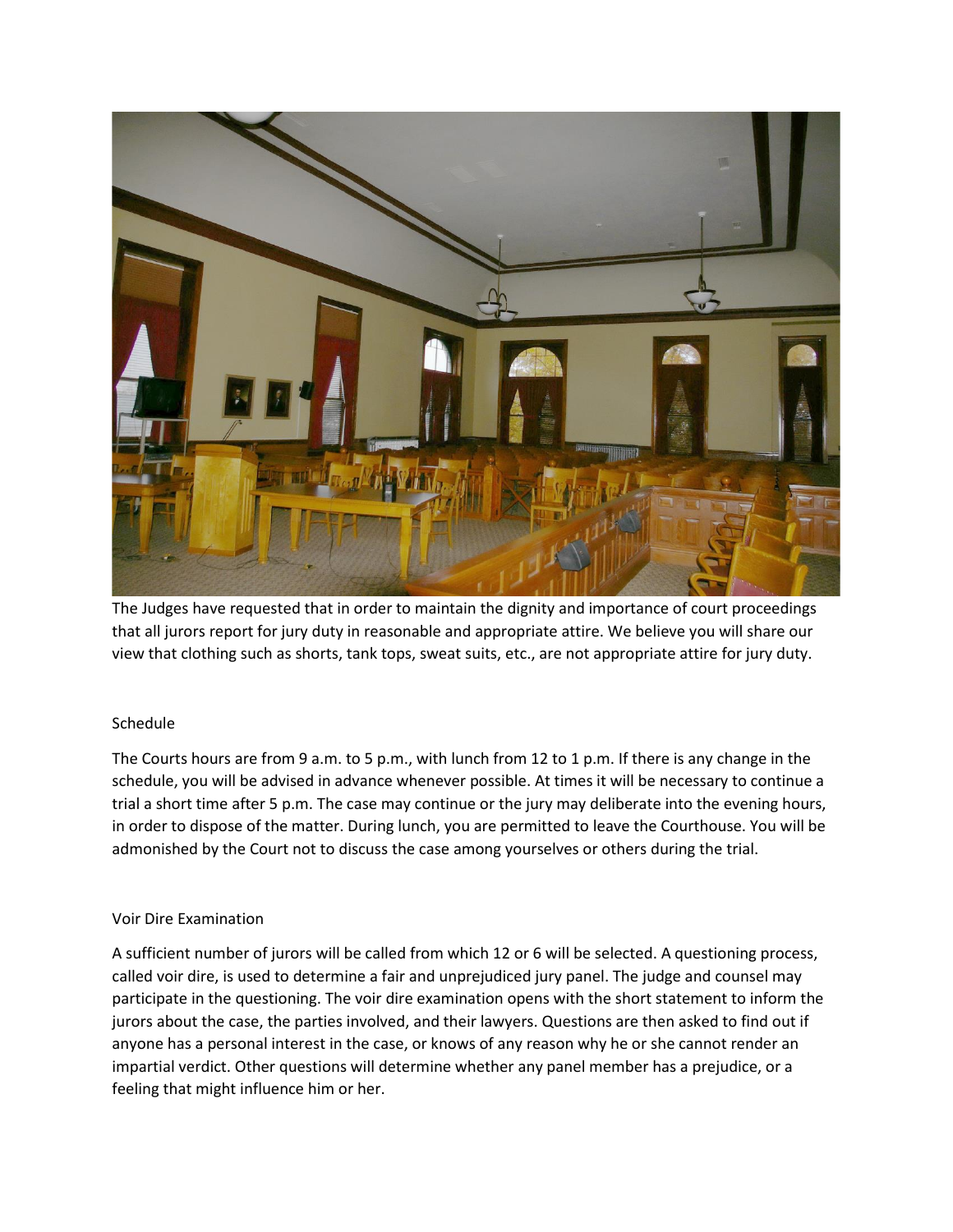### Conduct of the Jury During the Trial

Jurors shall pay close attention to the testimony and keep an open mind. They should not discuss the case before the testimony is complete and the case is submitted to the jury. If the jury has a question that arises during deliberations, the juror shall write down the question and give it to the Bailiff, who will submit it to the Judge presiding. Jurors should not take notes during the trial, unless approved by the court.

### Main Stages of the Trial

The trial proceeds when the jury has been sworn to honestly and faithfully hear the case. The main stages of trial are:

The opening statements of the lawyers by each side. (May be omitted or waived).

The plaintiff or the State calls witnesses and produces evidence to prove its case. The defendant may cross-examine each witness.

The defendant may call witnesses and produce evidence to disprove the plaintiff's case and to prove the defendant's claims. The plaintiff or the State may cross-examine.

The plaintiff or the State may call witnesses to disprove what was said by the defendant's witnesses. (This is called rebuttal.)

The defendant may call witnesses to disprove or clarify the plaintiff's or State's rebuttal evidence. (This is called surrebuttal.)

The Judge instructs the jury as to the law.

Closing arguments are made by the lawyers on each side.

The jury deliberations occur in the jury room.

### Instructions to the Jury

The instructions of the Judge to the jury are a statement of the rules of the law. It is the jury's duty to reach its own conclusion upon the evidence. As to the law, the Judge's instructions control. You will apply the law as given, to the facts as you find them to be from the evidence. The Judge may include certain questions to which he wishes an answer from the jury. This may be done when specific questions of fact must be answered to support the verdict.

### In the Jury Room

After the jury hears the evidence, the instructions of the Court and the arguments of counsel, the jury retires to the jury room and first elects a presiding juror or foreman. Jurors should then enter into the